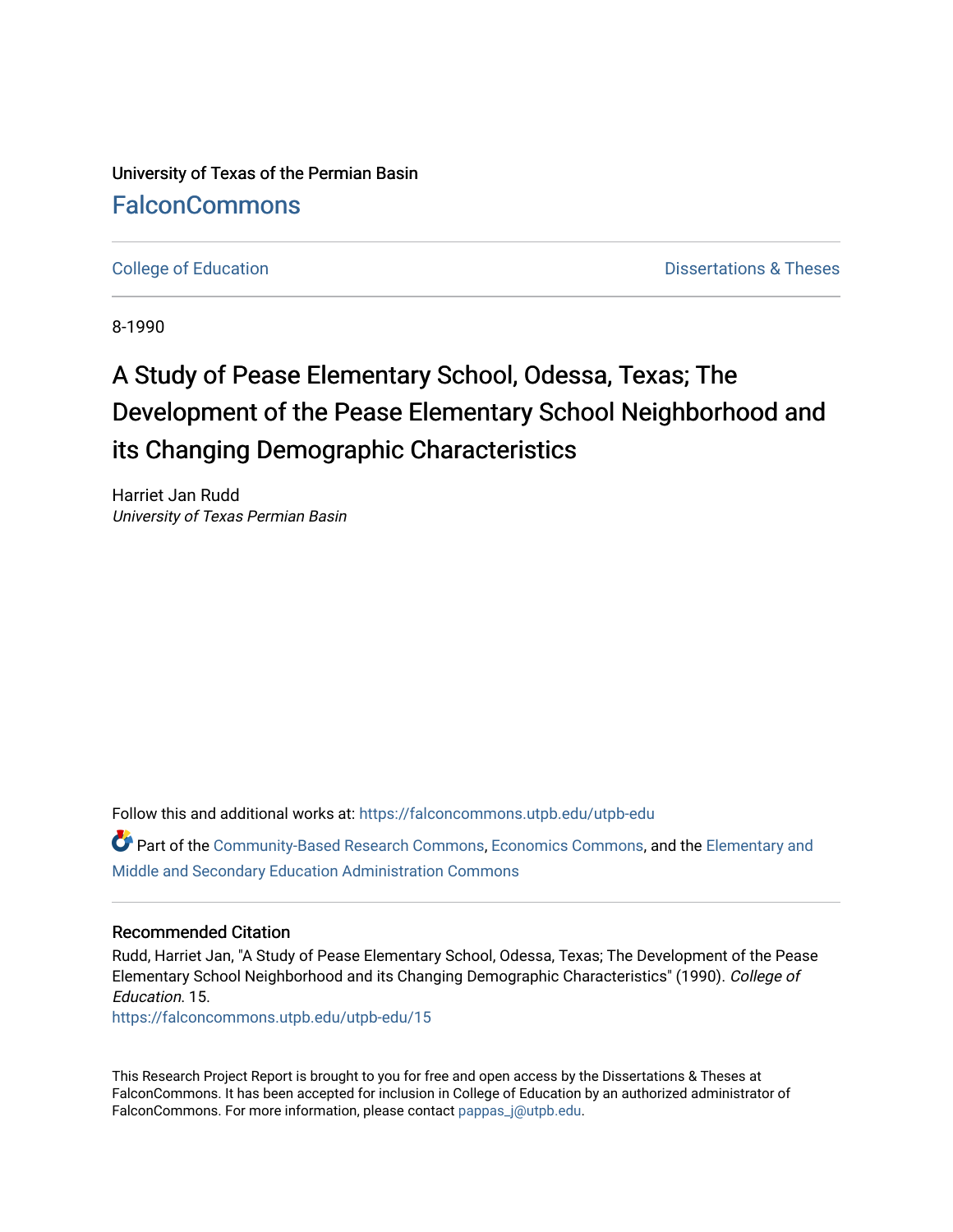$u^{p+70}$ <br>Grad  $P$ r o $\backslash$   $C$ *L* **(**  $68$ *H* **?3 ODESSA, TEXAS C. -** *I*  $.74$ 

### **A STUDY OF PEASE ELEMENTARY SCHOOL**

# **THE DEVELOPMENT OF**

# **THE PEASE ELEMENTARY SCHOOL NEIGHBORHOOD**

**AND ITS CHANGING DEMOGRAPHIC CHARACTERISTICS**



**APPROVED BY SUPERVISORY COMMITTEE:**

**Chairman**

 $100$  due

 $Graduatz$ <sub>2</sub> Faculty Representative

Robert C. Phoder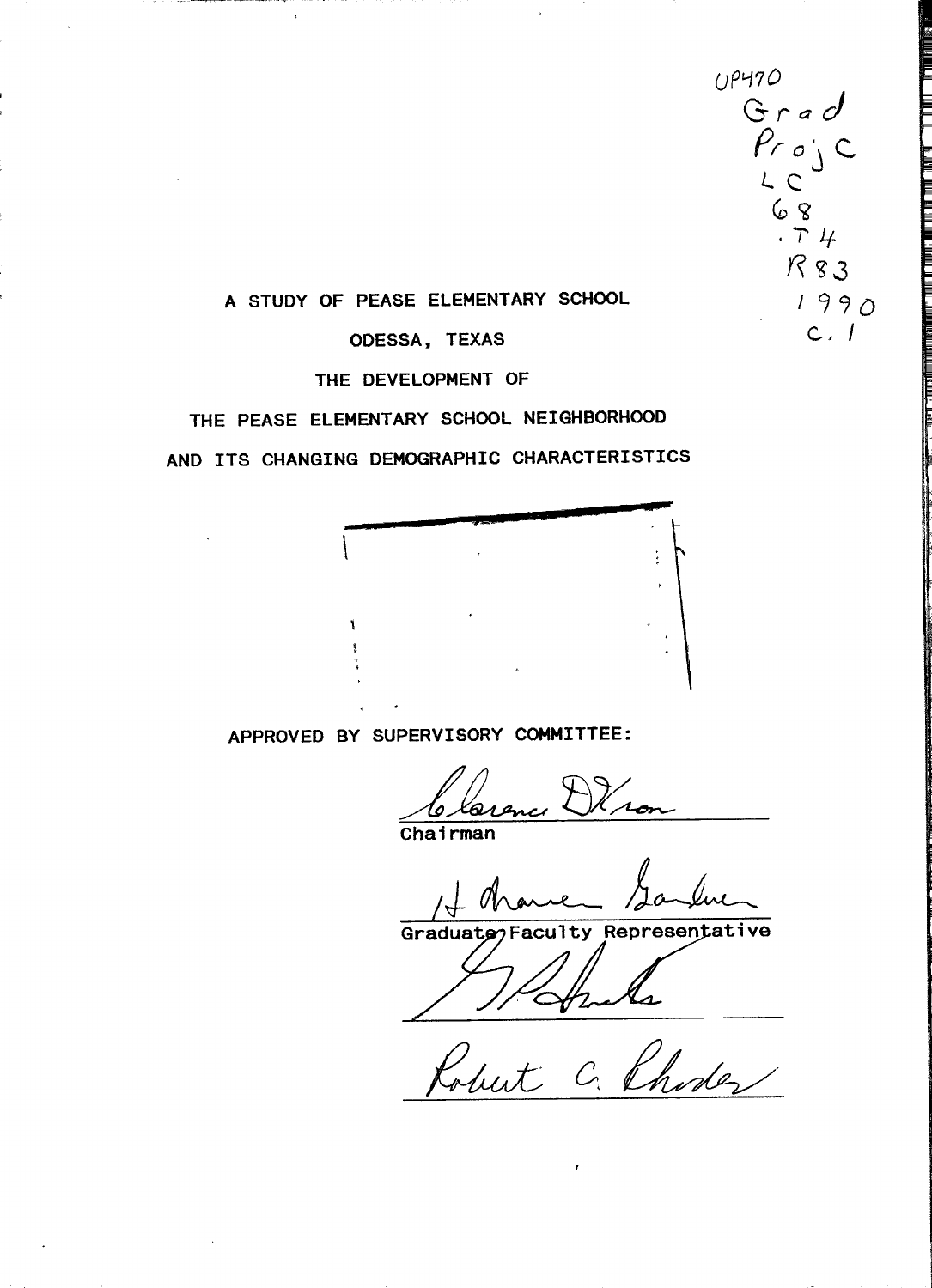*/^/^m )S ¥7*

**A STUDY OF PEASE ELEMENTARY SCHOOL**

**ODESSA, TEXAS**

**THE DEVELOPMENT OF**

**THE PEASE ELEMENTARY SCHOOL NEIGHBORHOOD AND ITS CHANGING DEMOGRAPHIC CHARACTERISTICS**

**by**

### **HARRIET JAN RUDD, BS**

### **RESEARCH PROJECT REPORT**

**Presented to the Graduate Faculty of Education The University of Texas of the Permian Basin in Partial Fulfillment**

**of Requirements**

**for the Degree of**

**MASTERS OF ARTS IN EDUCATIONAL ADMINISTRATION**

## **THE UNIVERSITY OF TEXAS OF THE PERMIAN BASIN**

**August, 1990**